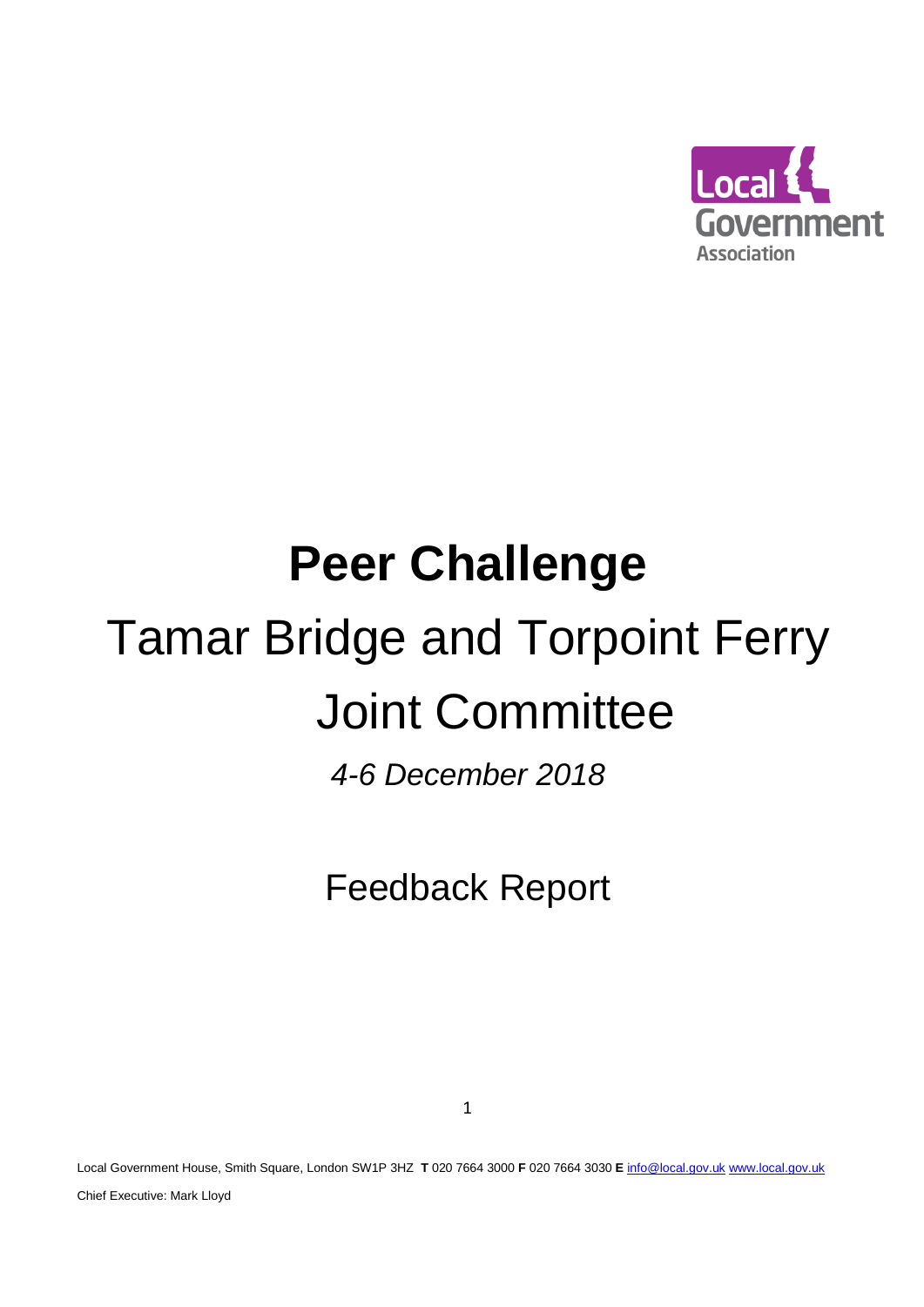# **1. Executive Summary**

There is a clear recognition of the significance of the Tamar Bridge and Torpoint Ferry to the communities of both Cornwall and Plymouth. The stated mission for Tamar Crossings is that the need for safe, reliable and cost-effective crossing of the Tamar is met. It is clearly understood by all with whom the peer team met.

Tamar Bridge and Torpoint Ferry Joint Committee (TBTF) has two of the most iconic physical and strategic assets in the region and has the benefit of its engaged and committed staff across the organisation as well as strongly engaged sub-contractors.

There is great confidence in the operational stewardship of the bridge and how the bridge is operated in achieving the Joint Committee's mission to provide safe, reliable and efficient crossings. Going forward there is a need for the Terms of Reference (ToR) of the Joint Committee to be reviewed and the full flexibilities derived from the Act embraced.

There appears to be some divergence of view in the role of the Joint Committee amongst some stakeholders. Some of those the Review team met believe it has a scrutiny function to the activities of TBTF. It was also not fully clear as to how the responsibilities of the Joint Committee are scrutinised within its parent Authorities. There could be greater clarity about the strategic importance of the bridge and ferry crossings in contributing to strategic transport and economic growth agendas of the councils. Overall, it appears as if the Joint Committee is punching below its weight in strategic discussion and development of the transport, economic and social well-being infrastructure of Cornwall and Plymouth.

The time is right for Tamar Crossings to have a more strategic voice and take its place more fully in the development of the economic growth agenda of both Cornwall and Plymouth. With the growth agendas of both Authorities, the £100m bid to Cities for the Future and a Sub-Regional Transport Board becoming stronger, now is the time for Tamar Crossings to take its place in these strategic developments at both an officer and political level. In a wider sense, the profile of Tamar Crossings within TBTF's parent Authorities needs to be raised.

The team was unable to see a clear picture in terms of internal and external engagement which indicates the need to consider the development of a structured internal and external communications strategy with plans as to how this will be delivered.

The standard, clarity and presentation of TBTF financial information and reporting is high. Going forward, longer-term capital financial planning is needed to inform future toll revisions and financial planning. The facility to increase tolls with an inflation index would simplify and support this approach. The financial reporting is very thorough and the forecasting and accounting up to the standards expected in a local public body. However, given the nature of the undertaking, it is likely that TBTF would find a long-term financial planning period beneficial and perhaps a forecasting period of 25-30 years would be worth consideration by the Joint Committee.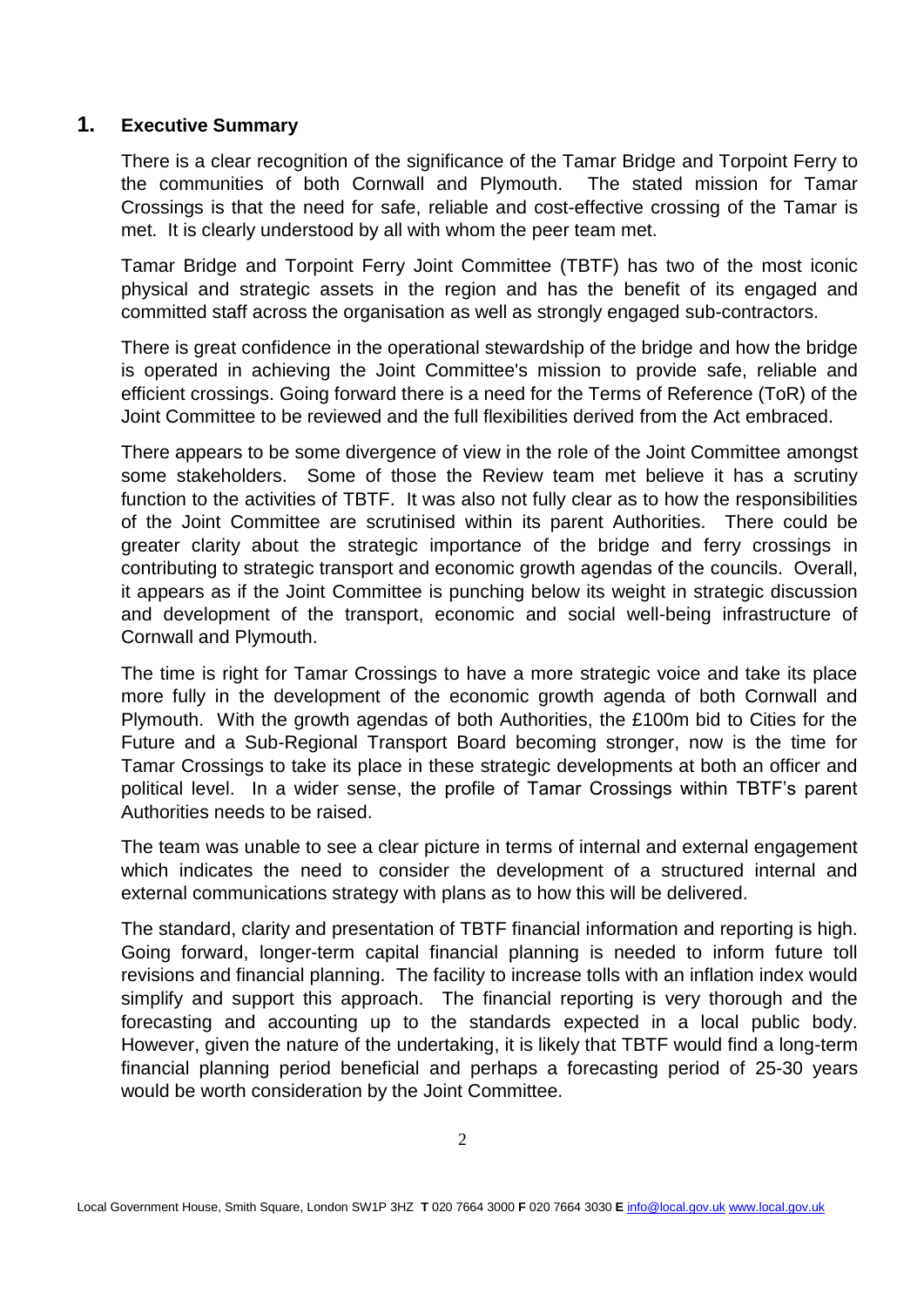There may be a risk to the Councils in the employment status of the employees of Tamar Crossings which the Review Team would encourage TBTF to review. The Peer Review team are aware that Counsel's opinion has been obtained on behalf of Tamar Crossings in relation to the joint employment situation of staff as being employed by both Cornwall and Plymouth Councils. However, this still seems to be a risk that could be more clearly articulated to, and fully understood by, the parent Councils, with whom any risk ultimately sits and there is a need to consider addressing this.

At both the bridge and the ferry, the operational teams feel very much a 'family' with strong support to one another and, in the case of the bridge, strong support of senior management. At the ferry, however, the 'family', whilst strong in their support of one another, felt less supported by senior managers. Whilst front-line operatives' commitment and pride is evident in the ferry operations, there are personnel matters that need to be addressed as is evidenced in the increasing levels of sickness and poor morale.

# **2. Key recommendations**

There are a range of suggestions and observations within the main section of the report that will inform some 'quick wins' and practical actions, in addition to the conversations onsite, many of which provided ideas and examples of practice from other organisations.

The following are the peer team's key recommendations to the Councils:

- 1) Focus on both the strategic role of and opportunities for Tamar Crossings at senior officer and at Joint Committee level in its significance to the regional economic and social infrastructure;
- 2) Bring the ferry and bridge operations into a feeling of being one team develop the management cadre at the ferry alongside restorative practice/team development across the whole team and include bridge personnel with external facilitation;
- 3) Develop a structured internal and external communications strategy;
- 4) Review the Terms of Reference of the Joint Committee to provide as much flexibility within the Act as possible giving consideration to some fundamental issues arising from the Act itself; and
- 5) The Councils and TBTF jointly instruct specialist employment Counsel to clarify the employment position of Tamar Crossings staff and determine any associated risks for the three organisations.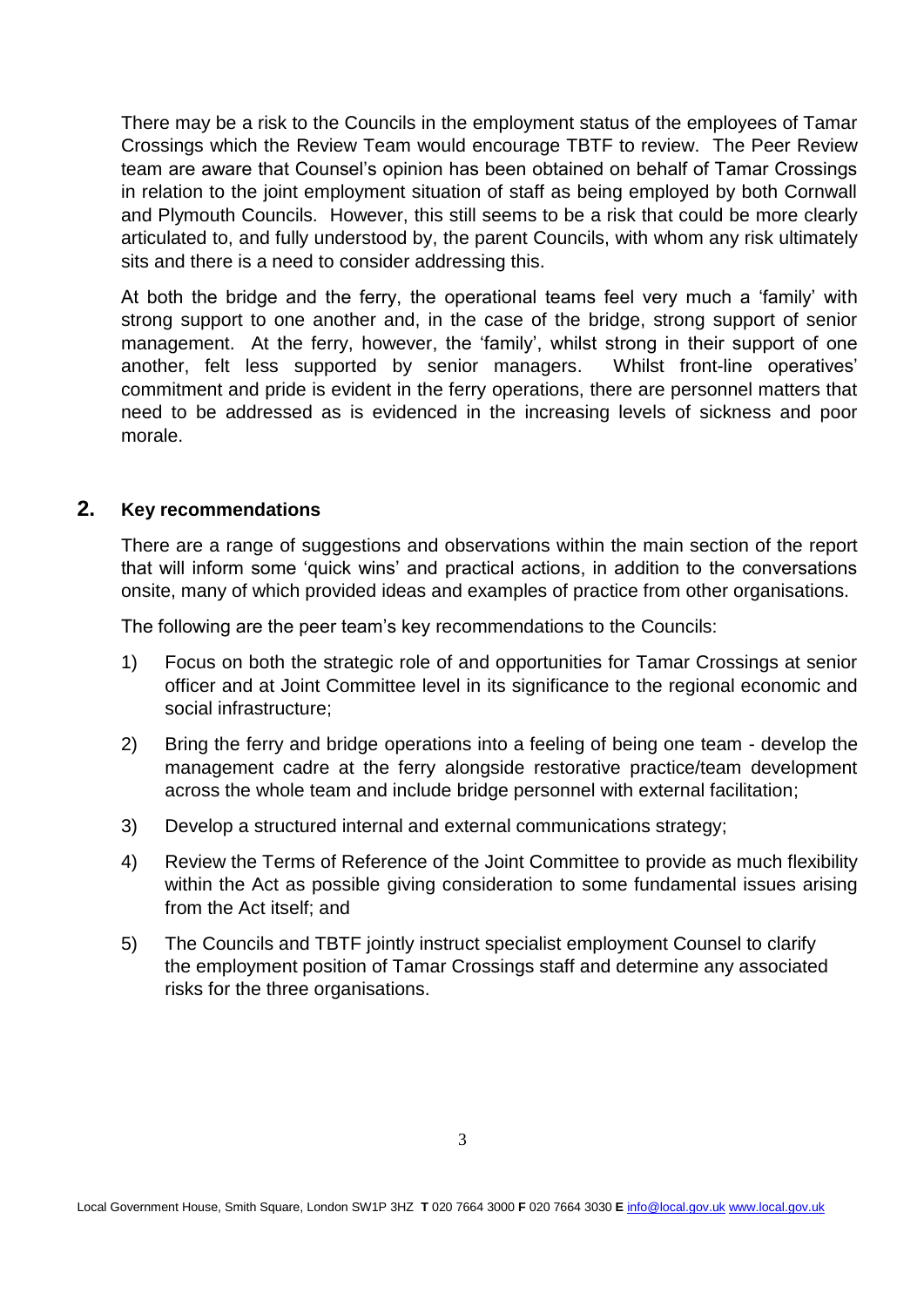# **3. Summary of the Peer Challenge approach**

# **3.1 The peer team**

Peer challenges are delivered by experienced Elected Member and officer peers. The make-up of the peer team reflected your requirements and the focus of the peer challenge. Peers were selected on the basis of their relevant experience and expertise and agreed with you.

The Tamar Bridge and Torpoint Ferry Joint Committee is a local government committee formed by five councillors from each of the two Joint Authorities, Plymouth City Council and Cornwall Council.

A special coalition between these two authorities began in 1950, when together they began lobbying national government to fund and construct a bridge across the lower reaches of the Tamar to secure the prosperity of the region. In 1955, in the face of increasingly compelling justification for a bridge and continuing government inaction, the Joint Authorities took the initiative to go forward with the scheme as a local joint enterprise. The following year they jointly promoted a parliamentary bill which would allow compulsory purchase of land to build a bridge and subsequently charge tolls to repay construction costs and fund future operation.

As part of the legislation, the Joint Authorities also acquired joint possession of the Torpoint Ferry, at the time owned solely by Cornwall County Council, putting the control of these two vital crossings of the Tamar together under the control of one governing body operating as a single business unit.

The Tamar Bridge and Torpoint Ferry Joint Committee was subsequently established by the passing of the first Tamar Bridge Act, which received Royal Assent on 27<sup>th</sup> July 1957.

The peers who delivered this bespoke peer challenge of the TBTF were:

- 1. **Lead Peer**: Trish Dalby (Corporate Director and Deputy Chief Executive, Hull City Council)
- 2. **Member Peer:** Martin Veal (Portfolio Holder for Community Services, Bath and North East Somerset Council)
- *3.* **Senior Officer Peer** : Peter Dearing (Assistant Head of Services for Legal Services, Hull City Council)
- *4.* **Senior Officer Peer 2**: Alan Finch (LGA Principal Adviser, Finance) *– (Provided support for the review remotely).*
- 5. **Review Manager**: Ernest Opuni, Improvement Manager, Local Government Association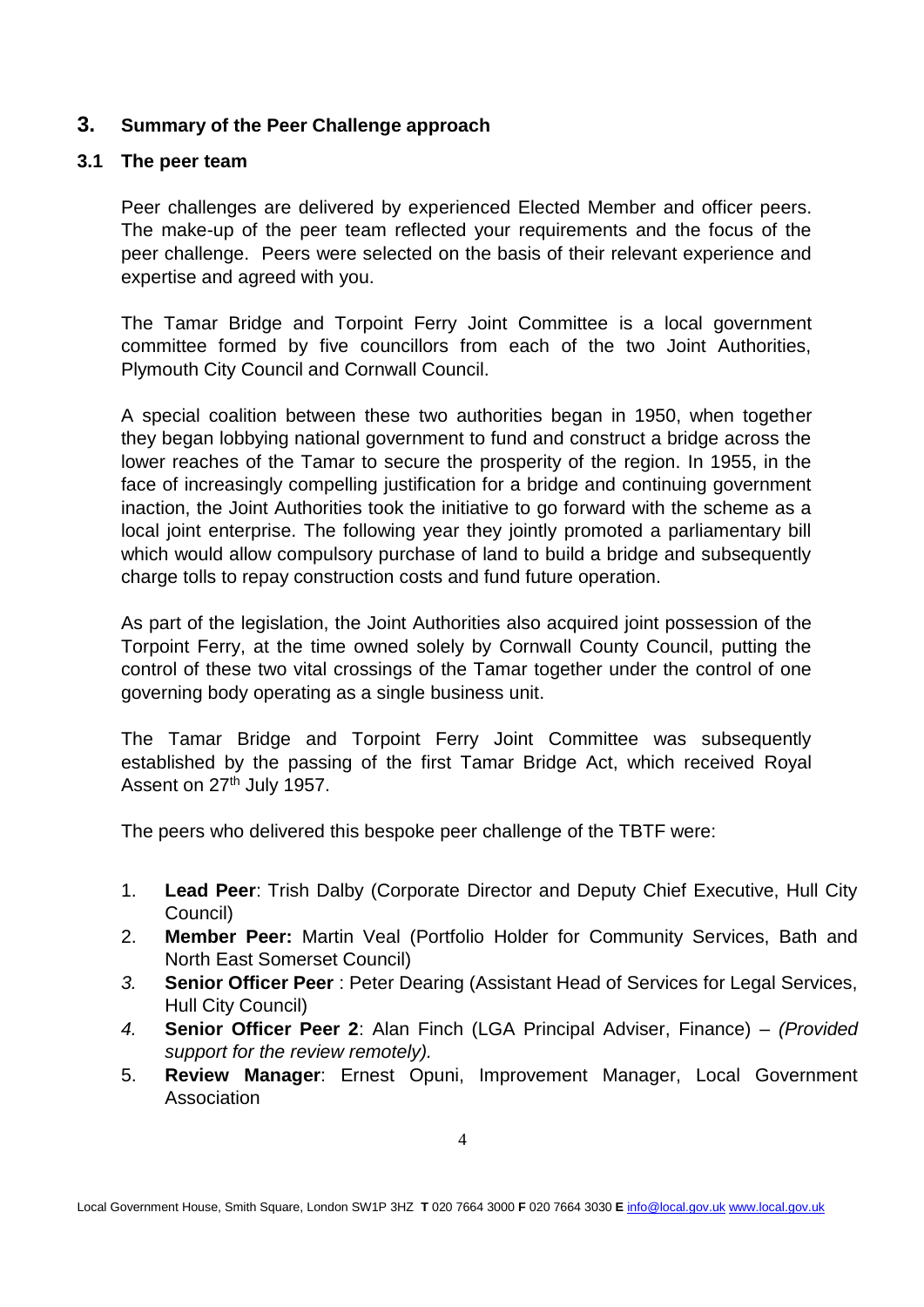# **3.2 Scope and focus**

The peer team considered the following four questions extracted from the five core components the LGA's Corporate Peer Challenges template:

- 1. Understanding of the local place and priority setting;
- 2. Organisational leadership and governance;
- 3. Financial planning and viability; and
- 4. Capacity to deliver.

Additionally TBTF also asked for the team's reflections on:

- Perspective on elements of the financial case for toll revision;
- The fundamental framework of the Committee's governance arrangements;
- Staff and organisational leadership; and
- Whether the Committee has appropriate structures to engage users and stakeholders.

The first of these items was the primary catalyst for the review.

The team's views on these core and supplementary areas of focus are covered within the feedback provided under the four core headings.

# **3.3 The peer challenge process**

It is important to stress that this was not an inspection. Peer challenges are improvement focussed and tailored to meet individual organisation's needs. They are designed to complement and add value to an organisation's own performance and improvement. The process is not designed to provide an in-depth or technical assessment of plans and proposals. The peer team used their experience and knowledge of local government to reflect on the information presented to them by people they met, things they saw and material that they read.

The peer team prepared for the peer challenge by reviewing a range of documents and information in order to ensure they were familiar with the organisation and the challenges it is facing. The team then spent 3 days onsite at TBTF during which they:

- Spoke to more than 40 people including a range of TBTF staff together with Councillors and external partners and stakeholders;
- Gathered information and views from more than 15 meetings, visits to key sites in the area and additional research and reading; and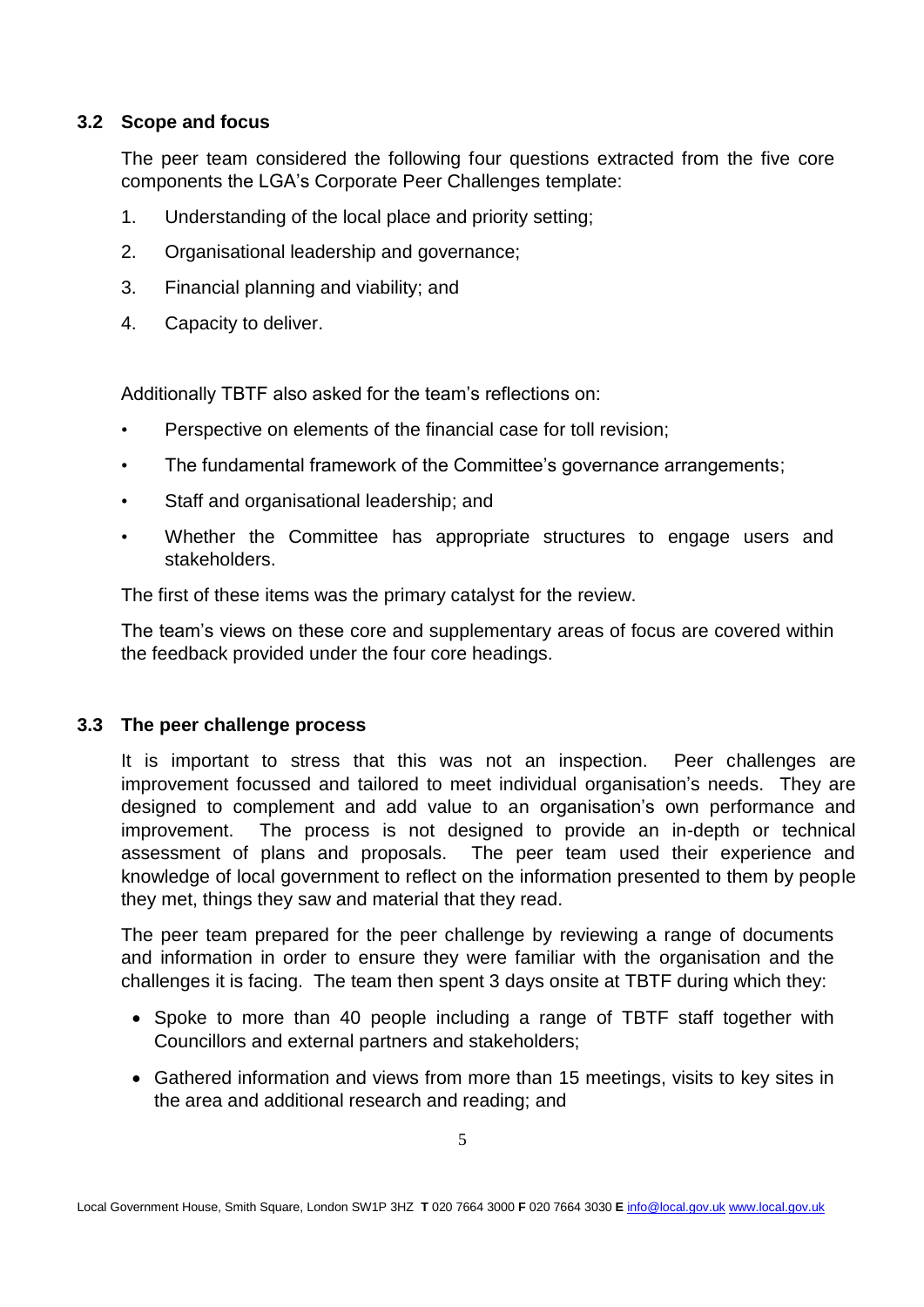Collectively spent more than 100 hours to determine their findings – the equivalent of one person spending nearly a month with TBTF.

This report provides a summary of the peer team's findings. It builds on the feedback presentation provided by the peer team at the end of their on-site visit (4-6 December 2018). In presenting this feedback, the team have done this as fellow local government officers and members not professional consultants or inspectors. By its nature, the peer challenge is a snapshot in time. We appreciate that some of the feedback may be about matters that TBTF is already addressing and progressing.

# **4. Feedback**

# **4.1 Understanding of the local place and priority setting**

There is a clear recognition of the significance of the Tamar Bridge and Torpoint Ferry to the communities of both Cornwall and Plymouth. The requirements of the 1957 Act and subsequent Acts that bind together the Bridge and the Ferry are clearly understood and TBTF are committed to the needs of the different communities that both assets serve, both economically and socially. The crossings are key to the movement of people between the two areas which is important for movement of workforces between the two areas. Also because most staff are local to one of the areas, there is a pride and ownership of the history of both.

The stated mission for Tamar Crossing is that the need for safe, reliable and cost effective crossing of the Tamar is met. It is clearly understood by all with whom the Review Team met and was articulated to the team on numerous occasions during the review.

The bridge and the ferry have a critical role in the growth plans of both Cornwall and Plymouth Councils and there is a good understanding within both councils as well as among external stakeholders and partners of the socio-economic impact of the crossings for both. However, strategic engagement in the transport and growth agendas of both Councils and the Local Enterprise Partnerships (LEPs) appears limited at the present time and in the view of the team this represents an opportunity for the future. There is a clear contribution to wider economic development and regeneration aspirations for both Councils that the Bridge and Ferry could make. The team believes that TBTF becoming more proactive in these arenas would be beneficial. For example there is scope for the crossings to contribute positively to the Cornwall and Isles of Scilly LEP '10 Opportunities' vision. Similarly, the Heart of the South West LEP seeks to lead and influence economic growth, job creation and prosperity across a geographic area; the ability of people to move across the Tamar contributes significantly to this.

The staff at both the Bridge and the Ferry are held in high regard by emergency services who regularly use both crossings. The strong view communicated to the

Local Government House, Smith Square, London SW1P 3HZ **T** 020 7664 3000 **F** 020 7664 3030 **E** [info@local.gov.uk](mailto:info@local.gov.uk) [www.local.gov.uk](http://www.local.gov.uk/)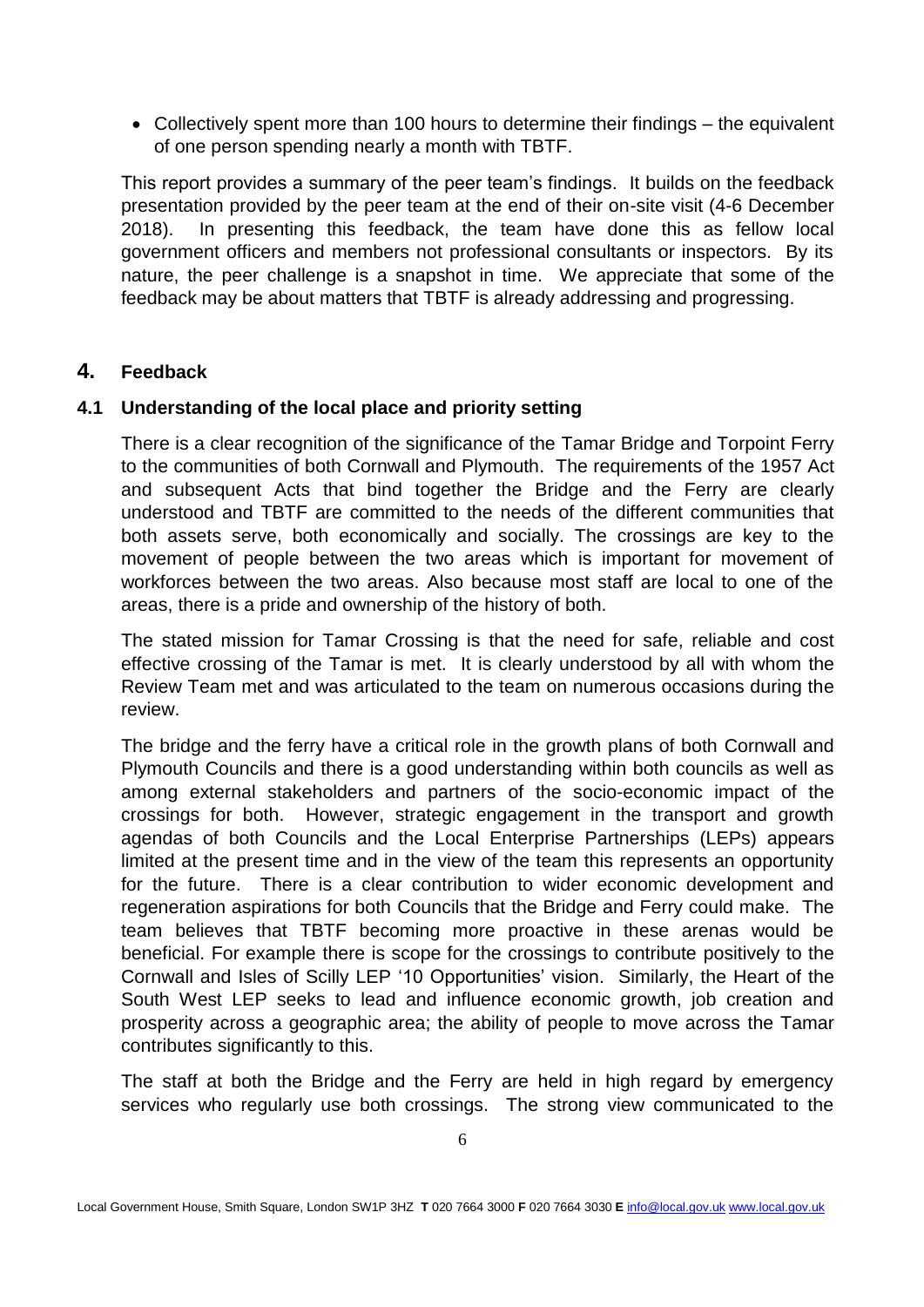team is that bridge and ferry staff could not be more accommodating for ambulance services and emergency services in general. Emergency Services consider themselves to have very good relations with both bridge and ferry staff citing the willingness of the latter to adapt timetables to enable, for example, ambulance patient transport. Multi agency exercises are undertaken at the bridge on a regular basis and again the bridge staff are very accommodating and supportive of this activity.

Highways England has a good relationship with the bridge whilst the communications and relationships with strategic partners such as Tonkins and Securitas are also working well meaning these partners feel able to deliver their particular areas of expertise more effectively. Tonkins supply recovery operations at the bridge and within the Saltash Tunnel. The contract is for operational support and staff at Tonkins also carry out duties such as gritting of footpaths, maintenance of convenience facilities and management of car parks. Tonkins have monthly meetings with bridge staff and find the situation to work well. Securitas, as the toll operator resource, has an effective and engaged relationship with the management team at the Bridge.

Overall, customer engagement is reactive and there is more to do in order to clearly define a strategy for proactive customer engagement either through a user group or stakeholder representation. This could improve the level of understanding among communities about the deployment of resources to cover overall costs including key elements such as maintenance, operational arrangements and improvement projects. Currently contact appears to be managed at an individual level through response to demand or complaints; for example through the front-facing offices at the bridge or complaints and social media response to the unavailability of the ferry.

Whilst recognising that at the time of the peer review, considerable disruption to the ferry service was being experienced, the staff were mainly local people, committed and hardworking, who believe in their jobs, their community and in the continuation of what they perceive as a poorly supported 'Cinderella Service' to the bridge. It is important that TBTF is proactive in ensuring that all staff feel equally valued. This will be important in realising the longer term benefit TBTF will gain from a fully engaged workforce united in delivering a common and shared vision for the organisation.

The team is aware of an imminent significant upgrade to the toll system at both crossings and would encourage TBTF to continuously review available technologies which improve the customer experience. The team was informed that the system for tags is deemed to be generally working well and that the toll fee reductions available to tag users is welcomed by users. However, exploring the possibility of other technologies, such as a means of topping up the tag, might help address some of the capacity challenges which exist through the current payment systems and infrastructure.

The Learning Centre, which has benefitted from a successful bid to the Heritage Lottery Fund, provides an excellent opportunity to launch a proactive media and communications strategy. Included in this is an opportunity to give some thought to the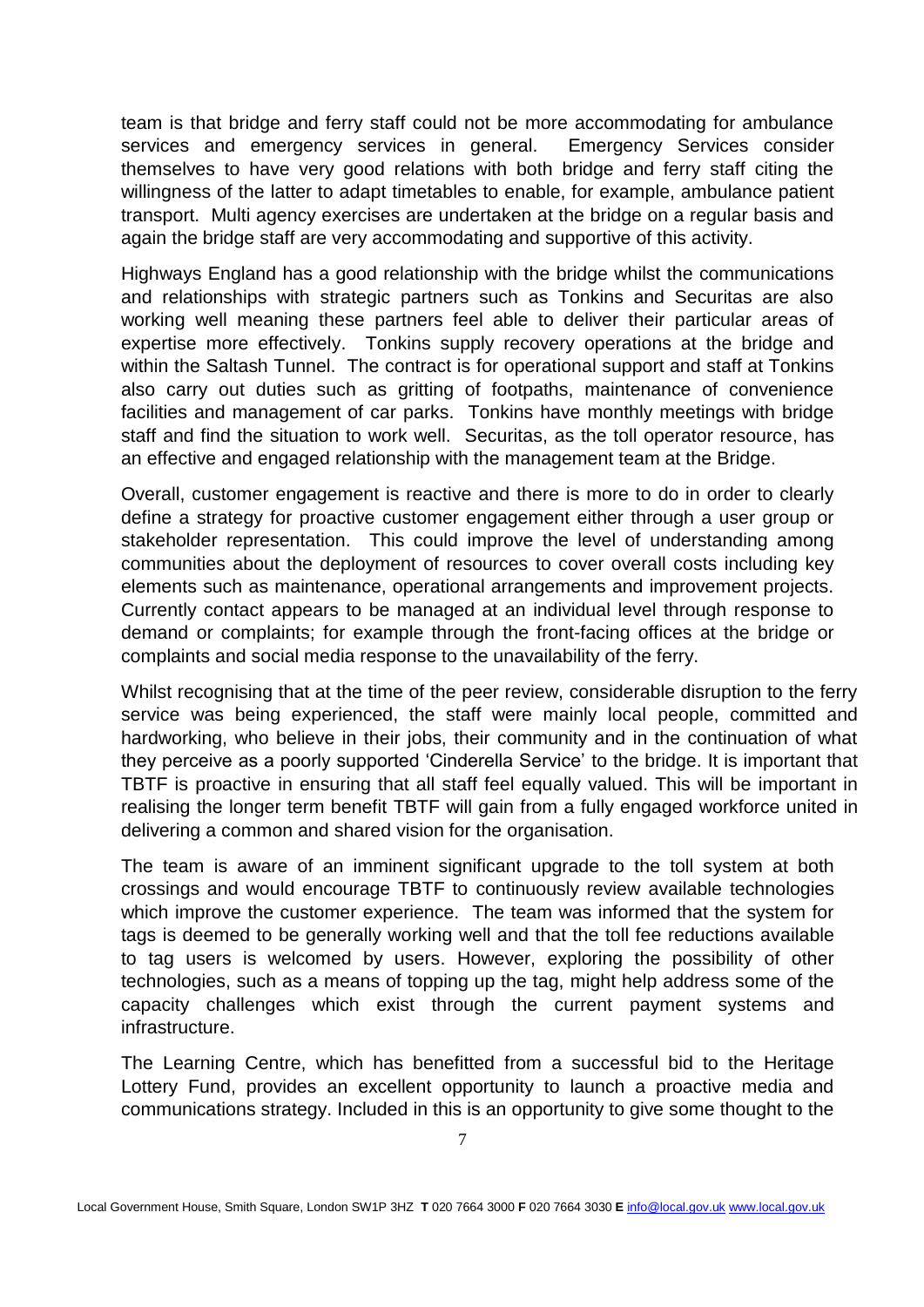unique and rich engineering history of chain ferry as a future heritage or tourist asset. In social and economic terms there would be value in TBTF making more of its rich maritime history as part of the wider place making narrative of both Cornwall and Plymouth.

# **4.2 Organisational leadership and governance**

TBTF has well resourced, competent and committed operational teams with appropriate sub-contracting in place. The leadership of TBTF's experienced officers mean it is recognised as being well managed.

The Joint Committee and Officers have a clear focus on task and the mission of the organisation. The Joint Committee made clear to the team that see their role as being responsible for an important asset in the region for both of their adjoining authorities. Their focus is on ensuring that the bridge and ferry are well maintained, safe and capable of delivering service to the communities on both sides of the river.

In terms of its governance, TBTF produces an annual Business Plan for approval by the Joint Committee and in addition has a four year overall Strategic Plan. The financial elements of the Business Plan are consistent with reports to the respective Cabinets and Councils of Cornwall and Plymouth.

Going forward, the team would encourage TBTF to increase its focus on some potential current and future opportunities that could be of benefit. This relates to the Committee's potential wider role in the economic development of both Cornwall and Plymouth. The team's view is that as well as providing valuable physical links between the two authorities both the bridge and ferry could play a greater role as catalysts for future economic development.

There is an opportunity for TBTF to proactively create a wider-reaching vision and adopt a strategic responsibility which accentuates the place-making leadership role of the Joint Committee. A contributor to this would be for TBTF to engage more strategically and effectively with the two Local Enterprise Partnerships (LEPs) serving the areas of Cornwall and Plymouth. There is more that could be made of the role of the bridge and ferry as an integral part of delivering on some of the wider priorities of both LEPs.

There may be opportunities for resources from the LEPs to be targeted at the bridge and the ferry crossing which support wider benefits for both Cornwall and Plymouth. The LEPs could be viable sources of funding to help with development of the visitor centre or maintaining the ferries for example.

It was clear to the team that the Joint Committee recognise the need for greater communication between the local authorities, stakeholders and customers. The team's view is that TBTF exploring this further would be a positive move. Now might be the time for TBTF and the General Manager to take a more strategic role in the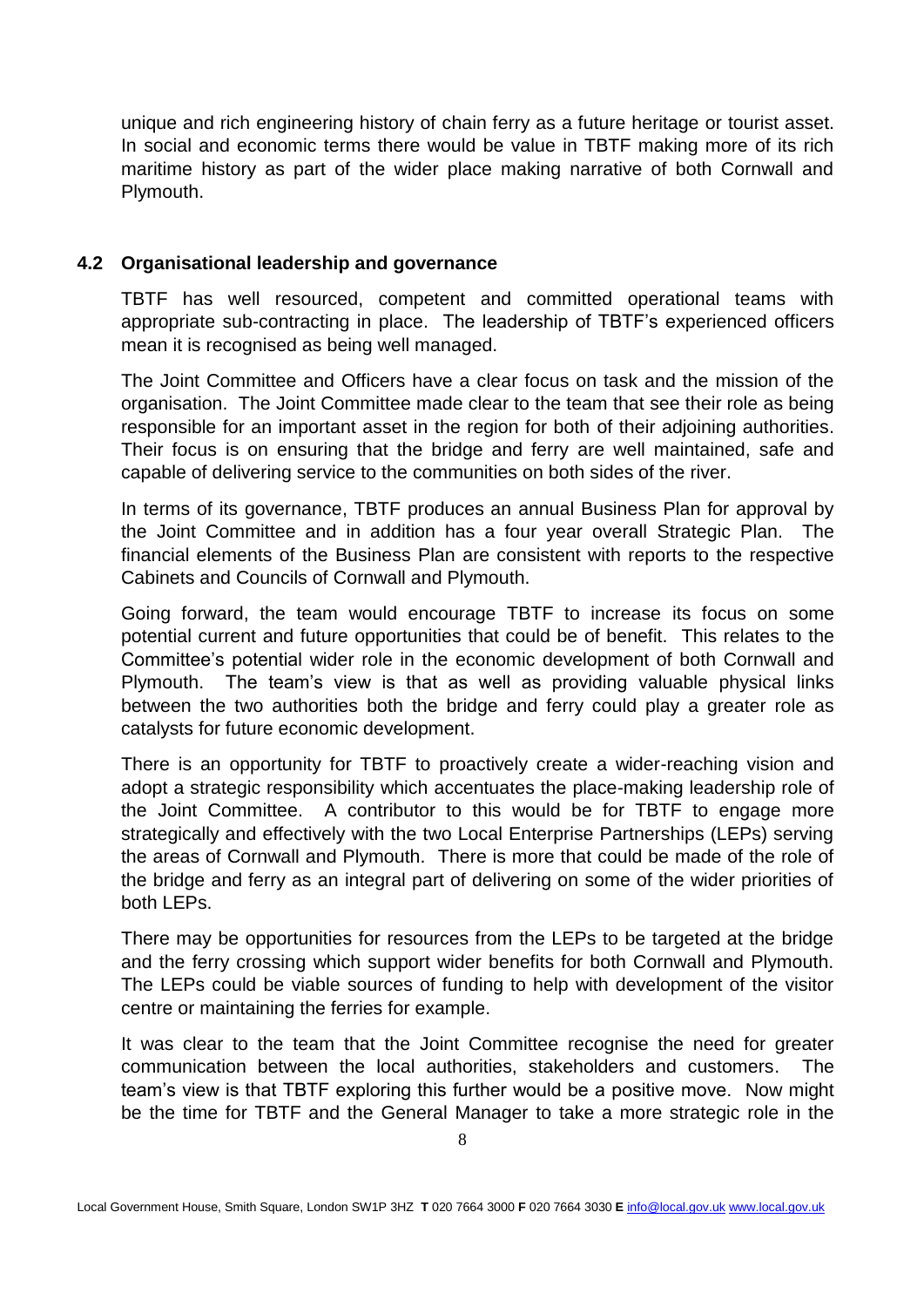transport and 'place' fora critical for Cornwall and Plymouth. This is likely to become increasingly important because decisions made by each Authority will have impact on the bridge and the ferry. For example there is imminent bridge resurfacing that needs to be undertaken during 2020 estimated to cost approximately six million pounds and whilst this has been reported formally to both Councils in the capital programme of TBTF there does not appear to be any further formal consultation on the impact of these works and it would be prudent for this to be progressed swiftly.

Members of the Joint Committee have an opportunity to be advocates in their respective Councils, taking a more active role in the wider conversation on economic impact and growth. This may in turn offer a better understanding of the Bridge and Ferry role and help deflect criticism at time of toll increase.

The Joint Committee is well placed for this enhanced and increased strategic role and the Review Team would encourage using the influence of the portfolio holders and ward councillors more proactively in this regard. In order to progress this further, the Terms of Reference of the Joint Committee may benefit from review in order that the full flexibility from the Act can be embraced and relevant constitutional changes in Cornwall and Plymouth Councils taken forward. This may enable the Councils to concentrate on the strategic importance of the crossings and the debate to be more than only about the toll revisions.

The arrangements around having Joint Chairs and the current reporting arrangements may benefit from review as part of this exercise. It would seem the processes of reporting back into the two Councils through Cabinet and then Full Council could be streamlined. In addition there would be benefit in clarifying the scrutiny functions around TBTF in both Councils. Some members on the Joint Committee believe that they exercise a Scrutiny role whereas others do not. It was not clear how TBTF fell into the Scrutiny provisions of either council.

Currently there are some frustrations in terms of having to take and promote parallel reports to each Authority which creates a duplication of effort and risk. In addition, the different time periods for decisions in Cornwall and in Plymouth can be a hindrance to operational efficiency and agile decision-making. Any possibility of greater synergy or delegation being achieved would be of benefit to both councils. It is noted that the Joint Committee membership currently includes the relevant Portfolio Holders from the two Councils; this has not always been the case. If this were to be a standard nomination of the Portfolio Holder to the Committee it is considered that this would further strengthen the strategic place of TBTF to be recognised in the governance of both Councils and the LEPs

The two authorities were required under the Tamar Bridge Act 1957 to create a Joint Committee. The Joint Committee has all of the powers detailed within the Act except for:

1. Those relating to the acquisition, appropriation, leasing or disposal of land;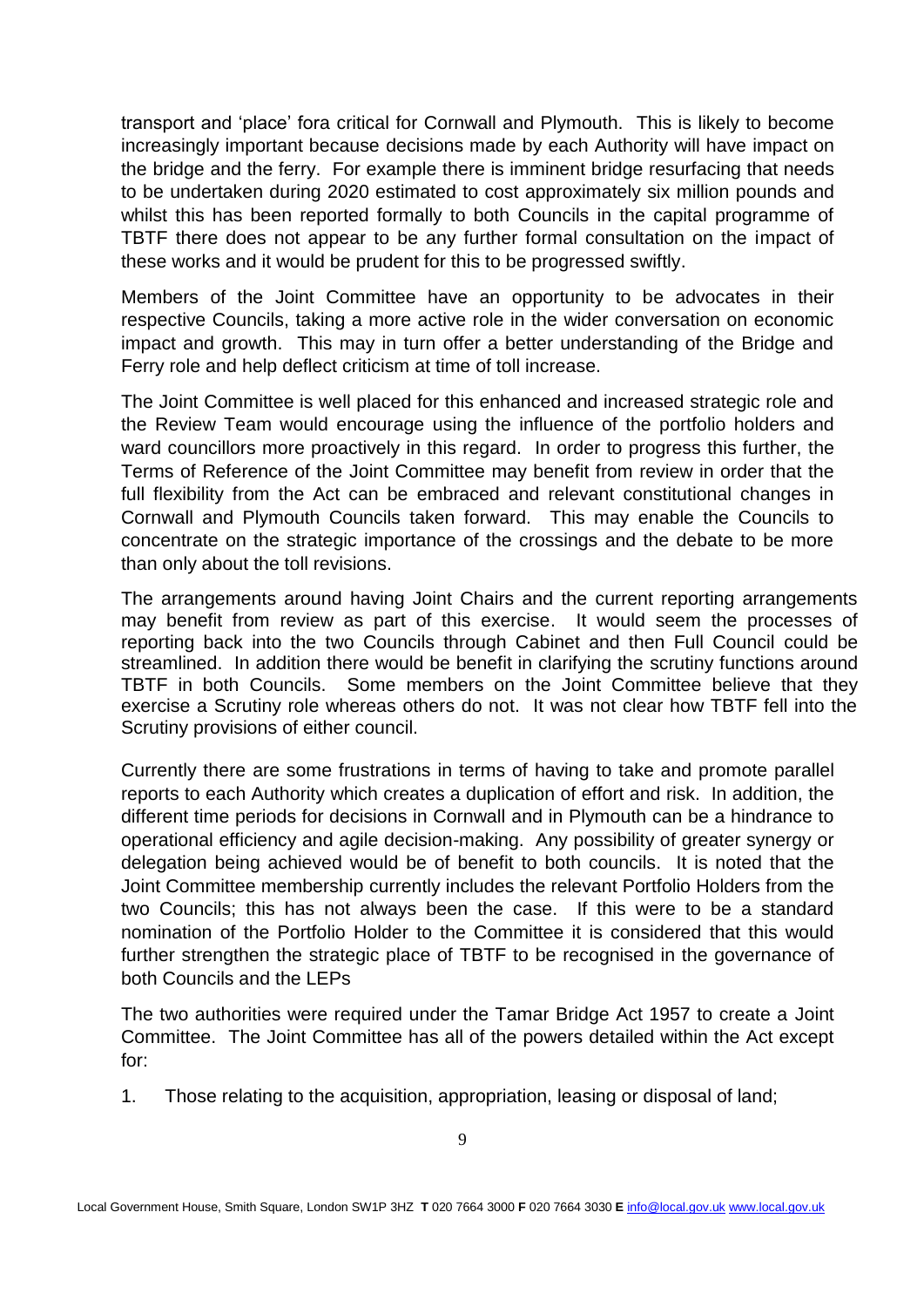- 2. Those relating to the ceasing to demand, take and recover tolls and those relating to resuming the demanding, taking and recovery of toll; and
- 3. Those contained in part VI (Finance) of the 1957 Act.

The ten provisions within the Finance Section do not appear to the review team to relate to toll increases. The power of TBTF to proposed toll increases without referring the matter to the two Councils accordingly needs to be clarified. This perhaps could be considered as part of any review of the Terms of Reference. Given that TBTF toll increases have no financial impact on the two Councils' budgets the review team consider that any decision in relation to tolls should be taken by TBTF. It is however a matter for the parties to discuss and potentially refresh the internal arrangements in respect of these matters.

It would appear that in 2009 events changed such as the two authorities required a change in the strategic role of the bridge and issued terms of reference. This appears to have been accepted by the TBTF. As far as can be discerned, whilst both portfolio holders currently sit on the Joint Committee there is no mandated link between the Cabinets of the two Councils and the Joint Committee. This could be addressed by the nomination of the relevant Portfolio Holders to the Joint Committee as a standard role within each Authority as part of any review of the Terms of Reference.

It appears from a Corporate Governance perspective that there is more interest from Cornwall in the bridge and ferry operations than there is from Plymouth. This may be due to the fact that the ferry in particular provides an economic link from South Cornwall to Plymouth.

There may be some value in ensuring that the expertise around economic development and regeneration on the Joint Committee's membership is strengthened to ensure it is better placed to contribute to the wider place-making considerations in both areas. Also some greater clarity on the views from each Council about overall policy on tolls with a clear focus on how all costs will be covered would be appropriate.

Focusing more internally on staffing matters there is more that needs to be done by the Joint Committee and the senior officer leadership to ensure TBTF is truly 'one organisation'. From the various meetings with different staff across TBTF the Review team was left with the strong impression that Tamar Crossings appear as two separate and distinct identities at the bridge and the ferry. All staff at both the bridge and the ferry are hugely proud of what they do and have a commitment to the communities they serve. There does, however, seem to be a significant differential in the perceptions as to how highly their contributions are regarded dependent on whether the views were being expressed by bridge staff or their ferry counterparts.

A key message shared with the team is that communication across TBTF would benefit from some renewed focus. Staff at the Ferry were not as positive about levels of resources committed to their side of the business or the level of support they received from management. It is clear that there is a level of marginalisation ferry staff

Local Government House, Smith Square, London SW1P 3HZ **T** 020 7664 3000 **F** 020 7664 3030 **E** [info@local.gov.uk](mailto:info@local.gov.uk) [www.local.gov.uk](http://www.local.gov.uk/)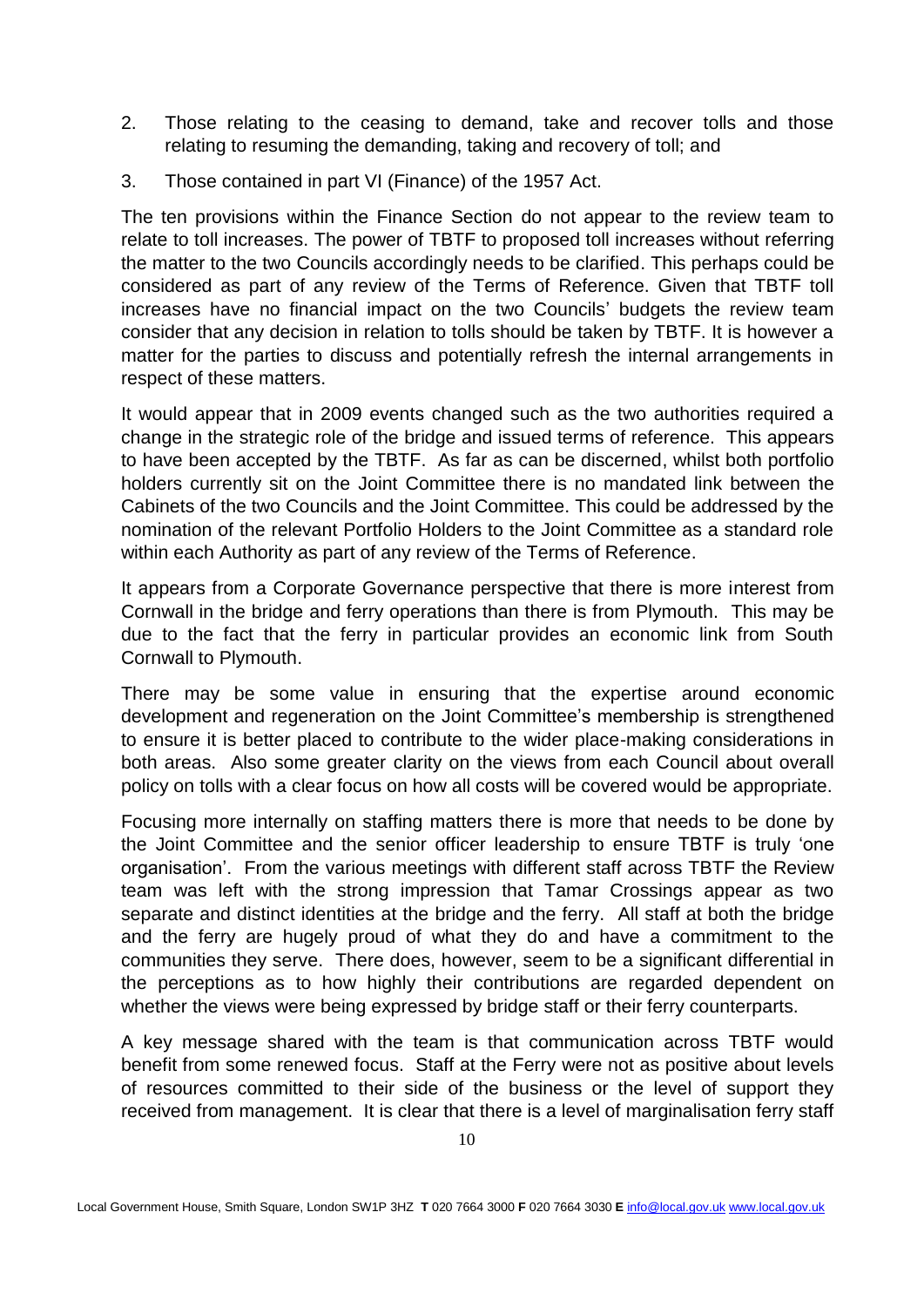felt in comparison to investment and support going towards the bridge part of the TBTF operation. The lower levels of morale and higher levels of sickness among ferry staff indicate that there are significant issues which would benefit from focused intervention and leadership development of the management. Proactive two way communication would be an important start to this process in the view of the Review Team.

There appears to be an opportunity for TBTF to further explore the scope for improvement in relation to the reliability of ferry fleet and equipment, the general quality of the working environment at the ferry, reviewing payment methods including the possibility of contactless collection of tolls, invigorated and supportive appraisal process and capacity of the technical team. The ferry is a vital and integral part of the contribution of TBTF to the wider economy so ensuring that it has adequate capacity to deliver will benefit the whole operation. There is an opportunity for more visible and focused engagement in order that the understanding of issues and problems can be properly addressed; restorative practice has been used by a number of Councils to great effect in addressing similar situations.

There also seems an opportunity for TBTF to utilise Torpoint Town Council (TTC) more proactively as a partner who can help to improve this side of the business. TTC certainly expressed an appetite to work collaboratively with TBTF on this. There may be value in any review of tolls making explicit an understanding of the need to prioritise the continuance and sustainability of the ferry in the short and medium term. The precise shape of this continuance may change but it is undeniable that it remains core to the future of TBTF.

# **4.3 Financial planning and viability**

The aim of this element of the TBTF review was for the team to ascertain if there was a financial plan in place to ensure long term viability and if there was evidence that it is being implemented successfully.

The team's view is that in general TBTF's financial reporting is thorough and the forecasting and accounting seem appropriate for the standards expected in a local public body. From the information obtained the team has no concerns regarding the Joint Committee's finances

The use of graphs to explain TBTF's financial position was helpful. The team considered that reliance could be placed on the published figures.

The Committee's finances are established on the basis of a break-even position being achieved over the cycle between toll reviews. The ferry crossing runs at a permanent deficit because of the chosen toll structure, which means that the bridge has to generate an equivalent surplus for the break-even target to be achieved.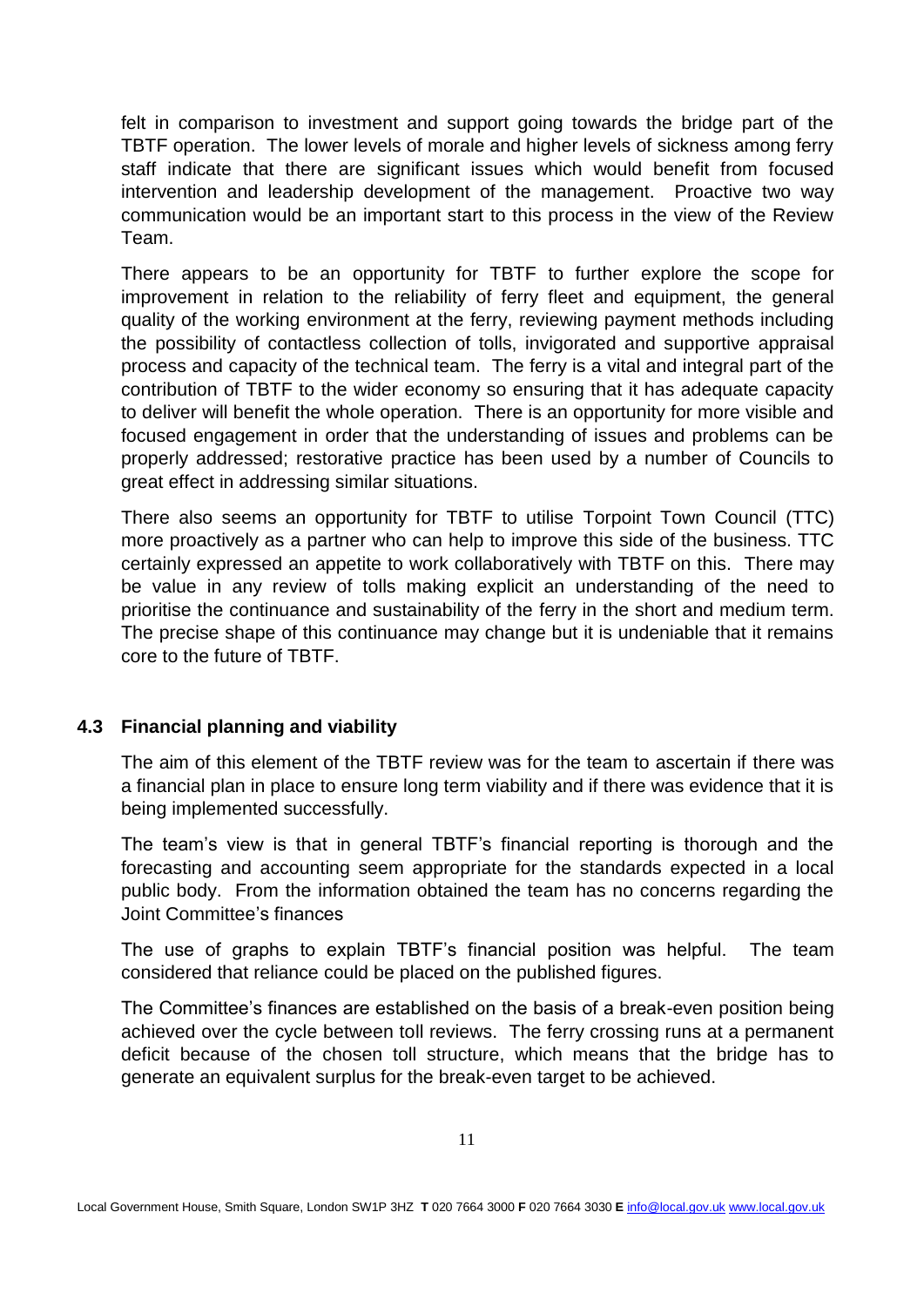Periodic toll increases are intended initially to generate a net surplus which then reduces over time as costs overtake income resulting in a deficit in the years immediately preceding each subsequent toll review. This allows a reserve to be built up in the early years between toll increases which is drawn down in the later years. It is intended that the reserve never falls below two million pounds. This is a reasonable approach given the constraints of the current applicable legislation but requires considerable financial discipline to achieve.

Over the years toll income appears to have been quite buoyant. There was a downturn at the time of the recession, caused by a reduction in the number of crossing being undertaken, from which it has recovered and volumes at the crossings have been relatively stable in recent years. The next proposed toll increase in 2019 is projected to lead to a thirty three percent increased income. The toll increases would initially restore reserves to about £4 million but would subsequently diminish.

Among the targets TBTF sets in the Business Plan there is no target for income (other than the budget) so there may be value in exploring know how TBTF and its staff are incentivised to maximise income as an organisation.

Revenue expenditure has been fairly stable in the long run but there have been some major fluctuations in recent years. Expenditure peaked at £12.9 million in 2014/15 and reduced to £10.3 million the year after that, moving up again to £11.4 million in 2017/18. We did not explore the reasons for these in detail, but clearly it is important that the Committee keeps control of its costs on an ongoing basis and seeks to operate as efficiently as possible,

The capital programme totals about £40 million over the next five years which is an average of £8 million a year. There is a need to keep the bridge and ferry infrastructure in good repair. Due to the strategic importance of the crossings, they are also of major importance to the region. It does not appear to be in the Joint Committee's remit to consider the long-term replacement of the bridge, which is now roughly halfway through its 120 year estimated life.

The capital programme is financed from borrowing undertaken by Cornwall Council and the Joint Committee reimburses the Council at pre-arranged rates. This arrangement needs to ensure that there is no cross-subsidy between Cornwall Council and Joint Committee. It is understood that the Joint Committee is satisfied with the current arrangement.

Given the reliance of the crossings on long term investment and the strategy of increasing tolls only periodically and smoothing the impact through use of reserves, the main issue identified so far is that, while the reporting and planning in the medium term seems to be very thorough, there is little evidence of longer term modelling and forecasting. It may be something that TBTF could look at and produce a model for long term financial planning, perhaps twenty five to thirty years.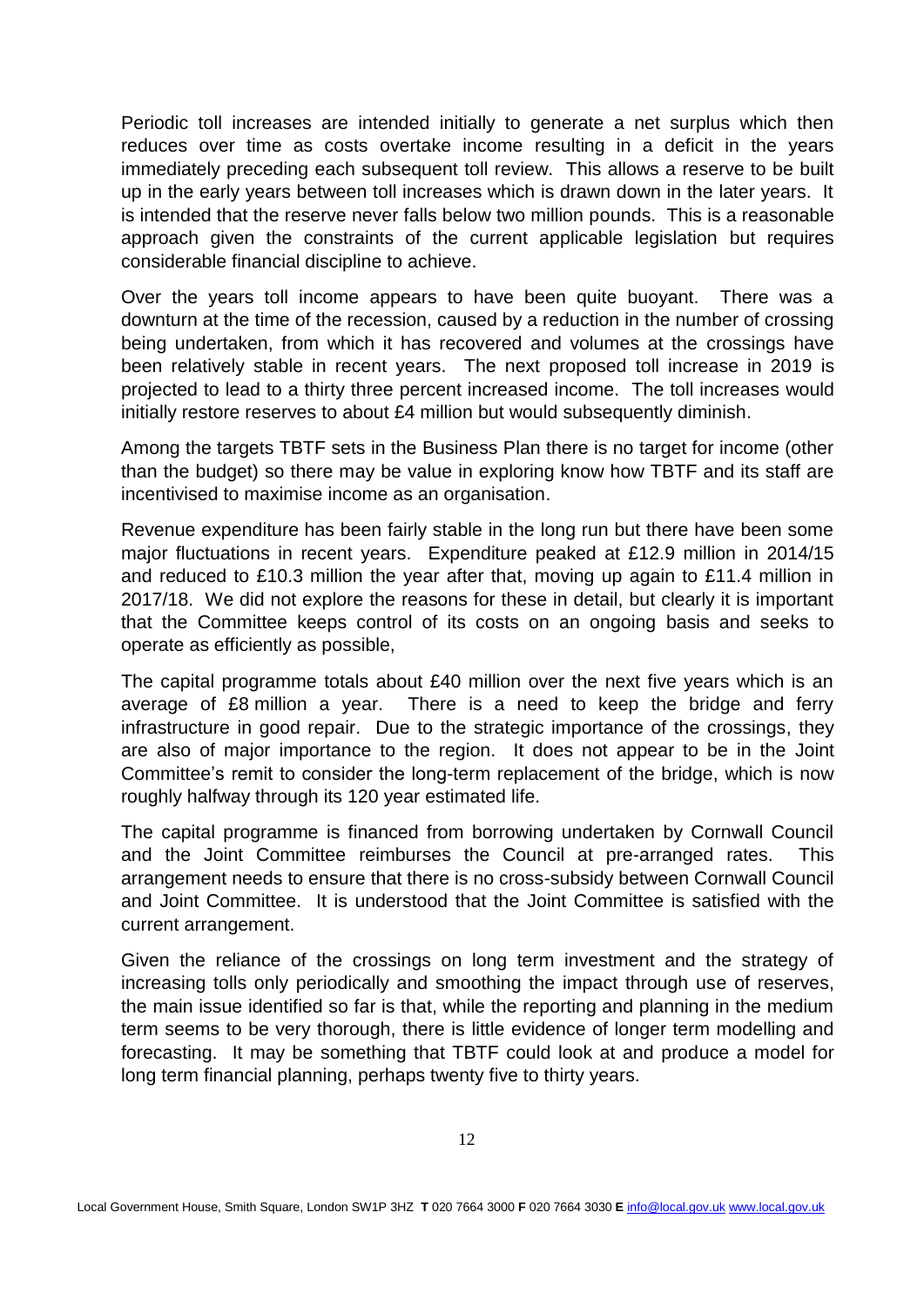Local government bodies across the country are increasingly looking to optimise commercial opportunities to generate income. The location of the Tamar Crossings make them tourist and heritage attractions as well as working crossings and it may be that there are further opportunities the Joint Committee can exploit in that regard.

In view of the challenges facing the bridge and ferry in the coming years, it is essential that both Councils recognise the bridge and ferry crossings as important parts of the road network which makes it essential that they become an active participant in long term plans for both Councils.

#### **4.4 Capacity to deliver**

The strong technical and engineering skills within TBTF means operational performance is good. Additionally there is a clear understanding of future requirements of the bridge and ferry including estimates for future works which are as accurate as possible based on previous costs plus elements to recognise inflation and increases. However it is acknowledged that once works start there is always the prospect of prices increasing due to the nature of the work and the exposure to the elements. In relation to these areas the senior management team seems well aware of the requirements for the future.

TBTF has a good understanding of its business in maintaining its assets. There is however more to do in fully understanding future requirements of the ferry and some longer term planning for this part of the business may be of benefit. Is there sufficient engagement at officer and political level to exert influence in the LEP to determine potential future funding opportunities and outcomes consistent with the economic and transportation growth agenda?

There appears to be a need for better succession planning as part of a workforce strategy in an environment with shortages in engineering and other fields. There is a recognition of an ageing workforce and, until more recently, a low staff turnover. The next priority (which is a national issue) relates to how to grow the engineers of the future. There may be opportunities with the unique marine engineering context locally to develop collaborative opportunities for apprenticeships that qualify for the apprenticeship levy. There are apprentices in customer services which provides a start for this wider consideration.

TBTF use of sub-contractors is appropriate and well-managed and there may be the potential for further exploration of this as a means of maintaining capacity. The firm Tonkins are engaged to recover vehicles from the bridge and the Saltash Tunnel which TBTF manage on behalf of Highways England. Tonkins feel that they are part of the bridge team and describe their interaction as good. They have been involved in training undertaken at the bridge and enjoy the work.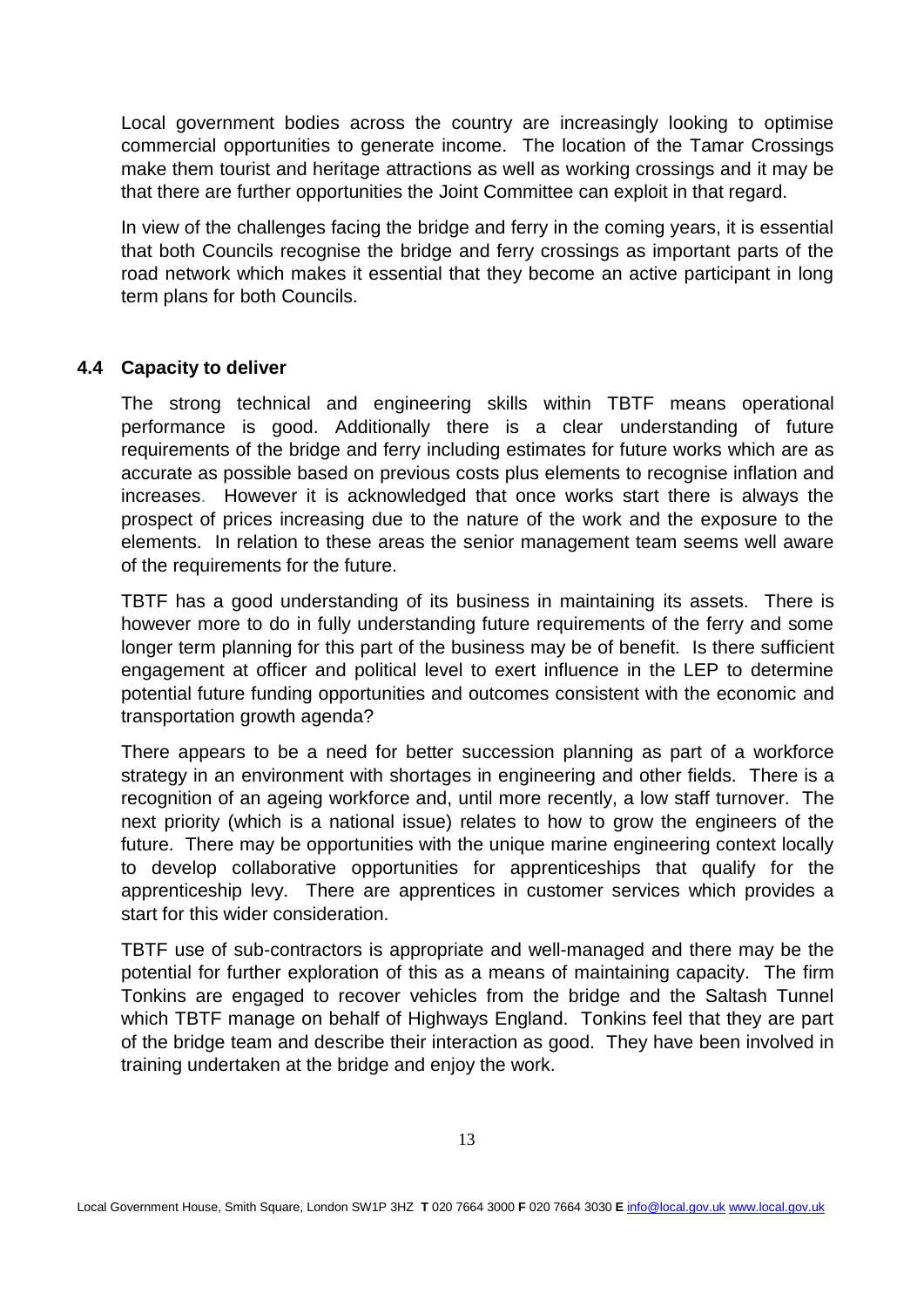The contractor Securitas provides toll collection on the bridge and is in the second year of its contract. This contractor indicated they had a very good relationship with the bridge referring to it as one of the best contracts they operate.

Staff at the bridge communicate well with each other and the various contractors and there are regular monthly meetings to look at performance against Service Level Agreements. Securitas are advised as to what events are happening on the bridge which may affect their staff at work. Additionally Securitas staff at the bridge were involved in training with bridge operatives.

Maintenance contracts for bridge and ferry tend to be more complex. Frameworks are used wherever possible but due to the uniqueness of bridge and ferry they are not always suitable. Aecom are the technical consultants to the bridge and undertake monitoring of essential items on the structure ensuring the necessary expertise is in place for this more complicated part of the operation**.**

The organisation has a procurement specialist seconded part time from Cornwall Council. This relationship is very good and the team works well together in preparing specification and dealing with contracts. Procurement of all contracts follows public contract regulations. The reason for specialist advice on site is due to the uniqueness of the bridge and ferry.

TBTF has the benefit of a motivated and committed staff who, overall, feel part of the organisation. This is particularly true of staff working at the bridge who felt described working for the bridge as a 'family environment' and that they were motivated to be ambassadors for the bridge outside of work. Bridge staff and representatives understood the ethos of the bridge and felt part of the larger team.

The 'family environment' does not however extend as fully as it might to the ferry service. With the exception of some limited interaction on some days in customer services, there was appears to be little interface between bridge staff and ferry staff at an engineering/operating level. As mentioned previously, the team would encourage TBTF to prioritise improved engagement and involvement with the ferry operation as a pressing priority.

Some concerns about personal security were expressed to the team. There is value in TBTF Members & Senior Management better understanding the frustrations of a delayed public, then considering the accessibility and potential vulnerability of staff in such circumstances. While this is positive for public facing interface with the public, these facilities do not always provide the same level of perceived security as did the previous facility which had a glass panel between customer service staff and members of the public. For example, there is easy access to the bridge back office and staff felt that the panic alarms did not provide sufficient security. It also appears that response to requests for assistance when there were problems at the counter could be speedier.